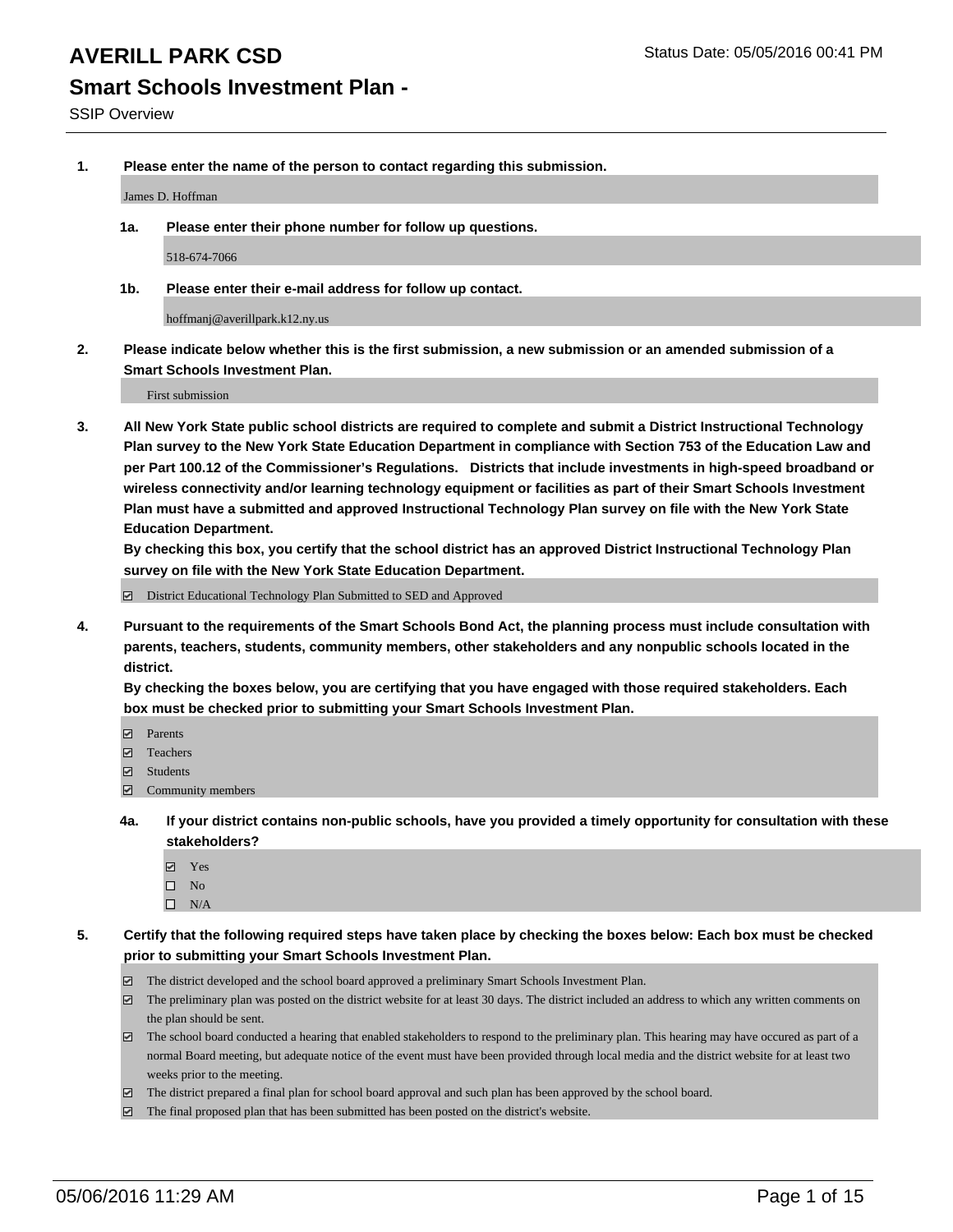SSIP Overview

**5a. Please upload the proposed Smart Schools Investment Plan (SSIP) that was posted on the district's website. Note that this should be different than your recently submitted Educational Technology Survey. The Final SSIP, as approved by the School Board, should also be posted on the website and remain there during the course of the projects contained therein.**

102715 Presentation.pdf

**6. Please enter an estimate of the total number of students and staff that will benefit from this Smart Schools Investment Plan based on the cumulative projects submitted to date.**

3,200

**7. An LEA/School District may partner with one or more other LEA/School Districts to form a consortium to pool Smart Schools Bond Act funds for a project that meets all other Smart School Bond Act requirements. Each school district participating in the consortium will need to file an approved Smart Schools Investment Plan for the project and submit a signed Memorandum of Understanding that sets forth the details of the consortium including the roles of each respective district.**

 $\Box$  The district plans to participate in a consortium to partner with other school district(s) to implement a Smart Schools project.

**8. Please enter the name and 6-digit SED Code for each LEA/School District participating in the Consortium.**

| <b>Partner LEA/District</b> | <b>ISED BEDS Code</b> |
|-----------------------------|-----------------------|
| (No Response)               | (No Response)         |

**9. Please upload a signed Memorandum of Understanding with all of the participating Consortium partners.**

(No Response)

**10. Your district's Smart Schools Bond Act Allocation is:**

\$2,160,806

**11. Enter the budget sub-allocations by category that you are submitting for approval at this time. If you are not budgeting SSBA funds for a category, please enter 0 (zero.) If the value entered is \$0, you will not be required to complete that survey question.**

|                                       | Sub-<br>Allocations |
|---------------------------------------|---------------------|
| <b>School Connectivity</b>            | 1,117,367           |
| Connectivity Projects for Communities | $\Omega$            |
| Classroom Technology                  | 87,760              |
| Pre-Kindergarten Classrooms           | $\Omega$            |
| Replace Transportable Classrooms      | $\Omega$            |
| <b>High-Tech Security Features</b>    | $\Omega$            |
| Totals:                               | 1,205,127.00        |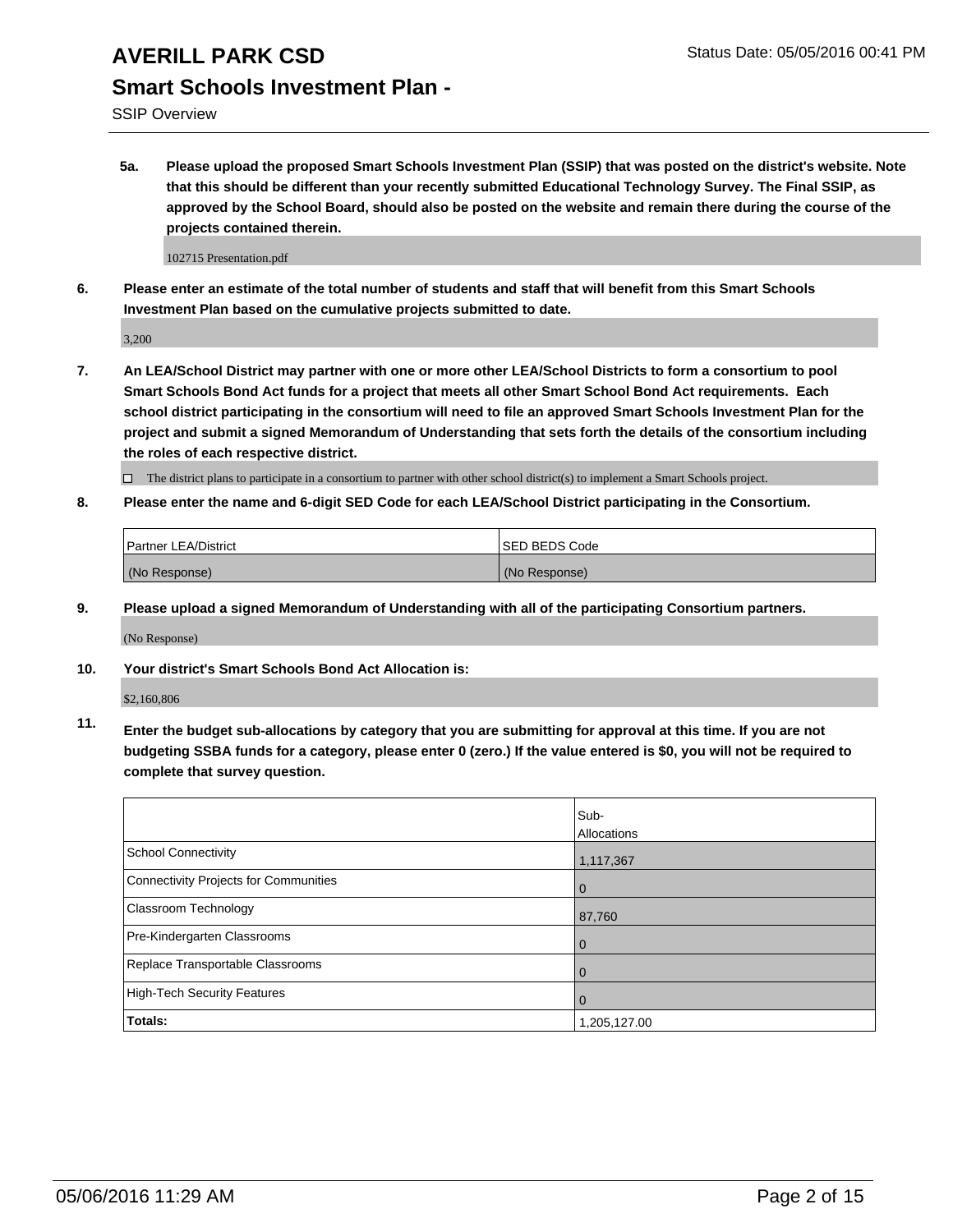School Connectivity

- **1. In order for students and faculty to receive the maximum benefit from the technology made available under the Smart Schools Bond Act, their school buildings must possess sufficient connectivity infrastructure to ensure that devices can be used during the school day. Smart Schools Investment Plans must demonstrate that:**
	- **sufficient infrastructure that meets the Federal Communications Commission's 100 Mbps per 1,000 students standard currently exists in the buildings where new devices will be deployed, or**
	- **is a planned use of a portion of Smart Schools Bond Act funds, or**
	- **is under development through another funding source.**

**Smart Schools Bond Act funds used for technology infrastructure or classroom technology investments must increase the number of school buildings that meet or exceed the minimum speed standard of 100 Mbps per 1,000 students and staff within 12 months. This standard may be met on either a contracted 24/7 firm service or a "burstable" capability. If the standard is met under the burstable criteria, it must be:**

**1. Specifically codified in a service contract with a provider, and**

**2. Guaranteed to be available to all students and devices as needed, particularly during periods of high demand, such as computer-based testing (CBT) periods.**

**Please describe how your district already meets or is planning to meet this standard within 12 months of plan submission.**

We are currently contracted with the Northeast Regional Information Center (NERIC) to receive our bandwidth. Our infrastructure has been upgraded to be able to run 1 Gbps of data. Our current level is providing 100 Mbps of bandwidth. However, we are not close to exceeding that amount of bandwidth currently. We have an agreement with NERIC that we will continue to increase our bandwidth whenever it is necessary to do so up the level of 100 Mbps.

### **1a. If a district believes that it will be impossible to meet this standard within 12 months, it may apply for a waiver of this requirement, as described on the Smart Schools website. The waiver must be filed and approved by SED prior to submitting this survey.**

By checking this box, you are certifying that the school district has an approved waiver of this requirement on file with the New York State Education Department.

### **2. Connectivity Speed Calculator (Required)**

|                  | Number of<br>Students | Multiply by<br>100 Kbps | Divide by 1000 Current Speed<br>Ito Convert to<br>l Reauired<br>Speed in Mb | lin Mb | <b>Expected</b><br>Speed to be<br>Attained Within   Required<br>12 Months | Expected Date<br><b>When</b><br>Speed Will be<br>l Met |
|------------------|-----------------------|-------------------------|-----------------------------------------------------------------------------|--------|---------------------------------------------------------------------------|--------------------------------------------------------|
| Calculated Speed | 2,845                 | 284,500                 | 284.5                                                                       | 100    | 100                                                                       | when needed                                            |

### **3. Briefly describe how you intend to use Smart Schools Bond Act funds for high-speed broadband and/or wireless connectivity projects in school buildings.**

Our project will entail the purchase of wireless access points throughout the district in order to provide wireless connectivity for students and staff in all district buildings. Additionally, through the purchase of 1G POE switches, our bandwidth speed will greatly increase for use by all in the buildings.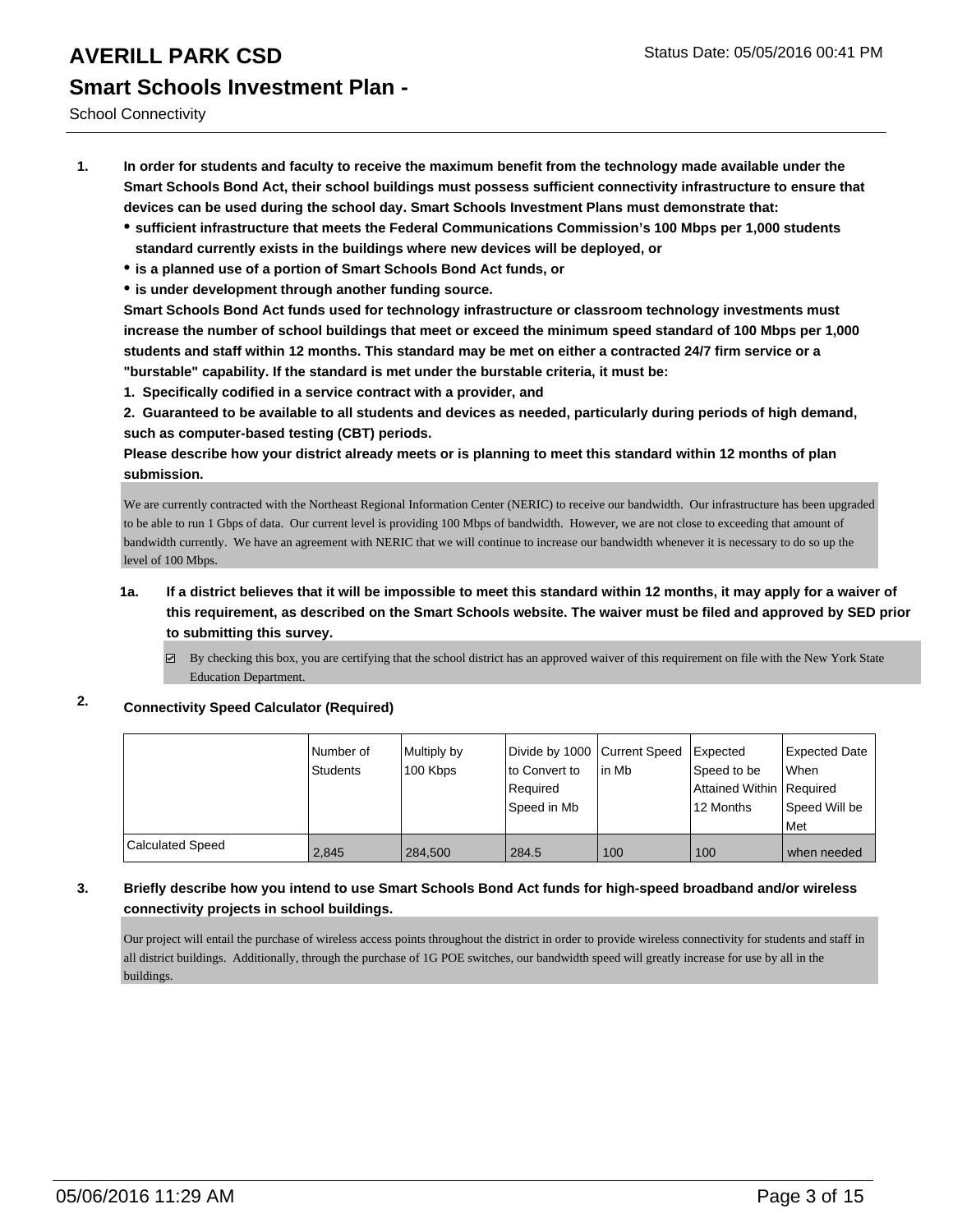School Connectivity

**4. Briefly describe the linkage between the district's District Instructional Technology Plan and the proposed projects. (There should be a link between your response to this question and your response to Question 1 in Part E. Curriculum and Instruction "What are the district's plans to use digital connectivity and technology to improve teaching and learning?)**

By providing wireless connectivity, it will provide additional tools for teachers to utilize within the classroom. Instruction including this connectivity will enhance the opportunities to provide both content as well as expanding upon the modalities used in learning. Through expansion of a distance learning network at our middle school, students will be able to participate in accellerated classes currently offered in our high school without the need to transport them, thereby providing additional instructional time each day that will not be lost to travel. Finally, the district hired a technology integration specialist this year in order to assist faculty in expanding their use of technology as a teaching tool. The overall goal is to operationalize a BYOD instructional model in order to increase internet resources and to implement online curriculum, digital textbooks, and online assessment for all students.

**5. If the district wishes to have students and staff access the Internet from wireless devices within the school building, or in close proximity to it, it must first ensure that it has a robust Wi-Fi network in place that has sufficient bandwidth to meet user demand.**

**Please describe how you have quantified this demand and how you plan to meet this demand.**

802.11ac will be installed, and all legacy access points will be removed. A full site survey has been performed. End point management will be installed. One AP per room will be installed. Consultation will be ongoing. VLAN in place to segregate BYOD/guest network.

**6. As indicated on Page 5 of the guidance, the Office of Facilities Planning will have to conduct a preliminary review of all capital projects, including connectivity projects.**

| Project Number        |  |
|-----------------------|--|
| 49-13-02-06-7-999-SB1 |  |

**7. Certain high-tech security and connectivity infrastructure projects may be eligible for an expedited review process as determined by the Office of Facilities Planning.**

**Was your project deemed eligible for streamlined review?**

Yes

**7a. Districts that choose the Streamlined Review Process will be required to certify that they have reviewed all installations with their licensed architect or engineer of record and provide that person's name and license number.**

**The licensed professional must review the products and proposed method of installation prior to implementation and review the work during and after completion in order to affirm that the work was code-compliant, if requested.**

I certify that I have reviewed all installations with a licensed architect or engineer of record.

**8. Include the name and license number of the architect or engineer of record.**

| <sup>I</sup> Name   | License Number |
|---------------------|----------------|
| <b>Eric Sheffer</b> | 81621          |

**9. If you are submitting an allocation for School Connectivity complete this table. Note that the calculated Total at the bottom of the table must equal the Total allocation for this category that you entered in the SSIP Overview overall budget.**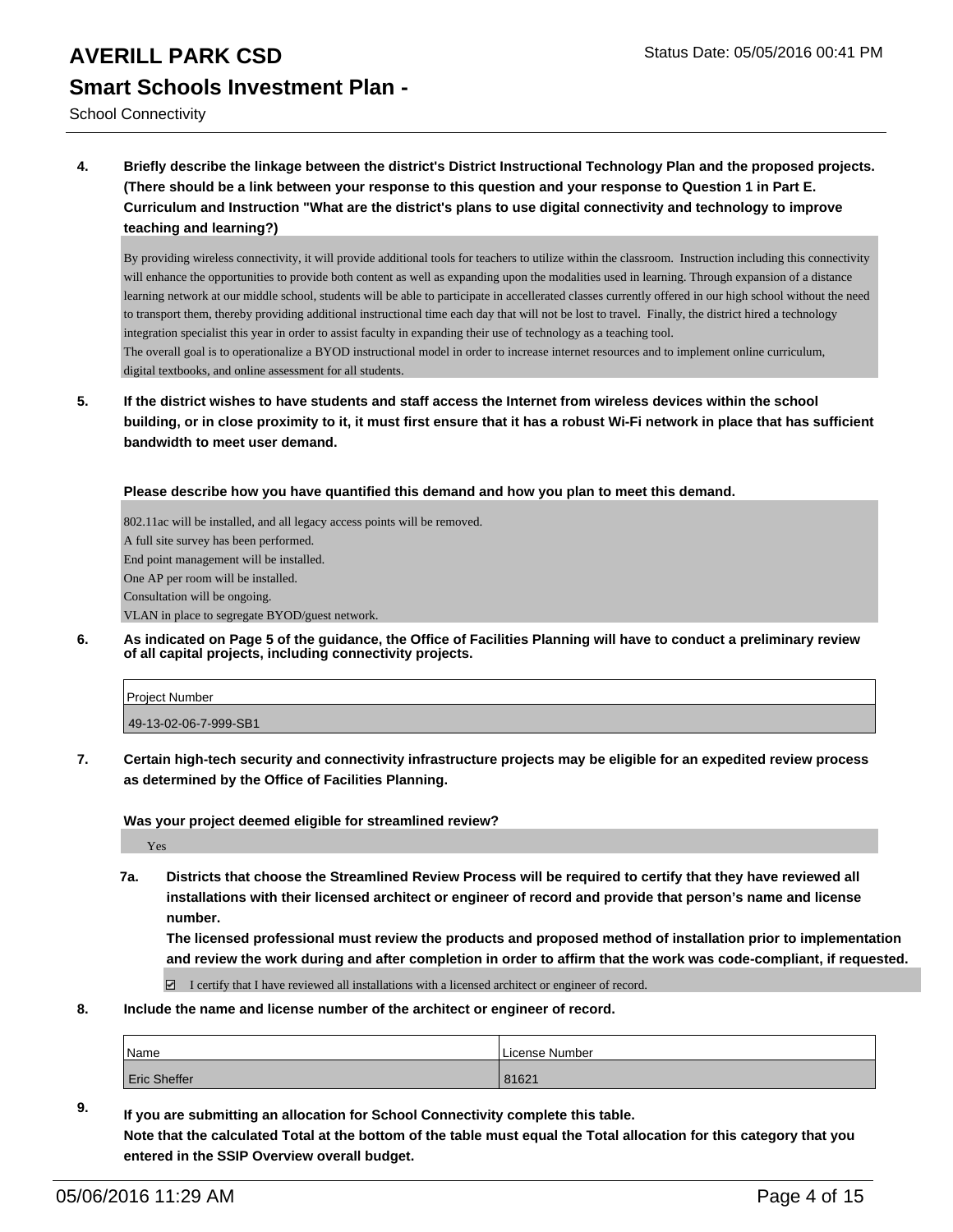## **Smart Schools Investment Plan -**

School Connectivity

|                                            | Sub-<br>Allocation |
|--------------------------------------------|--------------------|
| Network/Access Costs                       | 870,035            |
| <b>Outside Plant Costs</b>                 | l 0                |
| School Internal Connections and Components | $\overline{0}$     |
| Professional Services                      | 247,332            |
| Testing                                    | l 0                |
| Other Upfront Costs                        | l 0                |
| <b>Other Costs</b>                         | l 0                |
| Totals:                                    | 1,117,367.00       |

| Select the allowable expenditure | Item to be purchased | Quantity      | Cost per Item | <b>Total Cost</b> |
|----------------------------------|----------------------|---------------|---------------|-------------------|
| type.                            |                      |               |               |                   |
| Repeat to add another item under |                      |               |               |                   |
| each type.                       |                      |               |               |                   |
| (No Response)                    | (No Response)        | (No Response) | (No Response) | (No Response)     |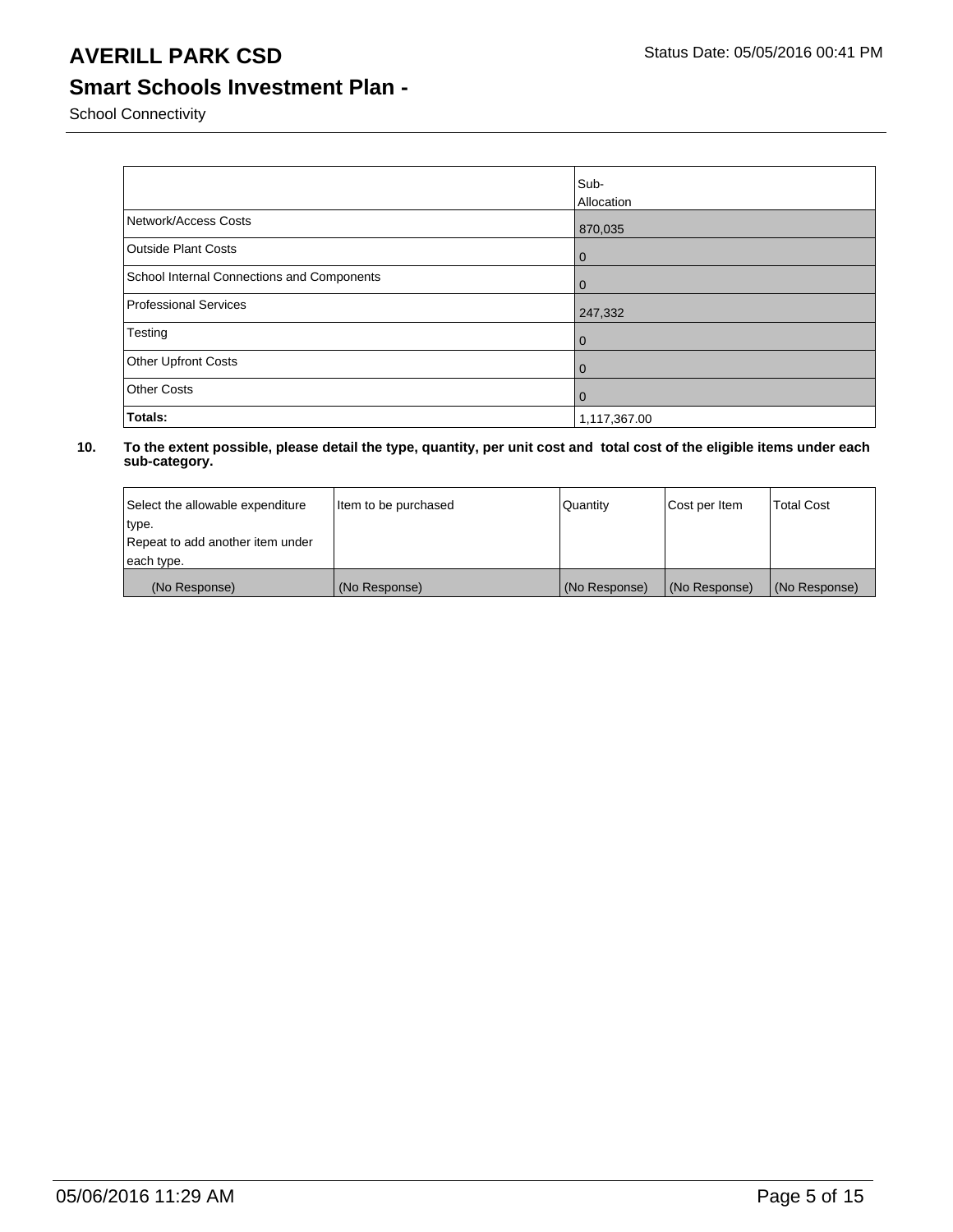## **Smart Schools Investment Plan -**

Community Connectivity (Broadband and Wireless)

**1. Briefly describe how you intend to use Smart Schools Bond Act funds for high-speed broadband and/or wireless connectivity projects in the community.**

(No Response)

**2. Please describe how the proposed project(s) will promote student achievement and increase student and/or staff access to the Internet in a manner that enhances student learning and/or instruction outside of the school day and/or school building.**

(No Response)

**3. Community connectivity projects must comply with all the necessary local building codes and regulations (building and related permits are not required prior to plan submission).**

 $\Box$  I certify that we will comply with all the necessary local building codes and regulations.

**4. Please describe the physical location of the proposed investment.**

(No Response)

**5. Please provide the initial list of partners participating in the Community Connectivity Broadband Project, along with their Federal Tax Identification (Employer Identification) number.**

| <b>Project Partners</b> | I Federal ID # |
|-------------------------|----------------|
| (No Response)           | (No Response)  |

**6. If you are submitting an allocation for Community Connectivity, complete this table.**

**Note that the calculated Total at the bottom of the table must equal the Total allocation for this category that you entered in the SSIP Overview overall budget.**

|                                    | Sub-Allocation |
|------------------------------------|----------------|
| Network/Access Costs               | (No Response)  |
| Outside Plant Costs                | (No Response)  |
| <b>Tower Costs</b>                 | (No Response)  |
| <b>Customer Premises Equipment</b> | (No Response)  |
| Professional Services              | (No Response)  |
| Testing                            | (No Response)  |
| <b>Other Upfront Costs</b>         | (No Response)  |
| Other Costs                        | (No Response)  |
| Totals:                            |                |

| Select the allowable expenditure | Item to be purchased | Quantity      | Cost per Item | <b>Total Cost</b> |
|----------------------------------|----------------------|---------------|---------------|-------------------|
| type.                            |                      |               |               |                   |
| Repeat to add another item under |                      |               |               |                   |
| each type.                       |                      |               |               |                   |
| (No Response)                    | (No Response)        | (No Response) | (No Response) | (No Response)     |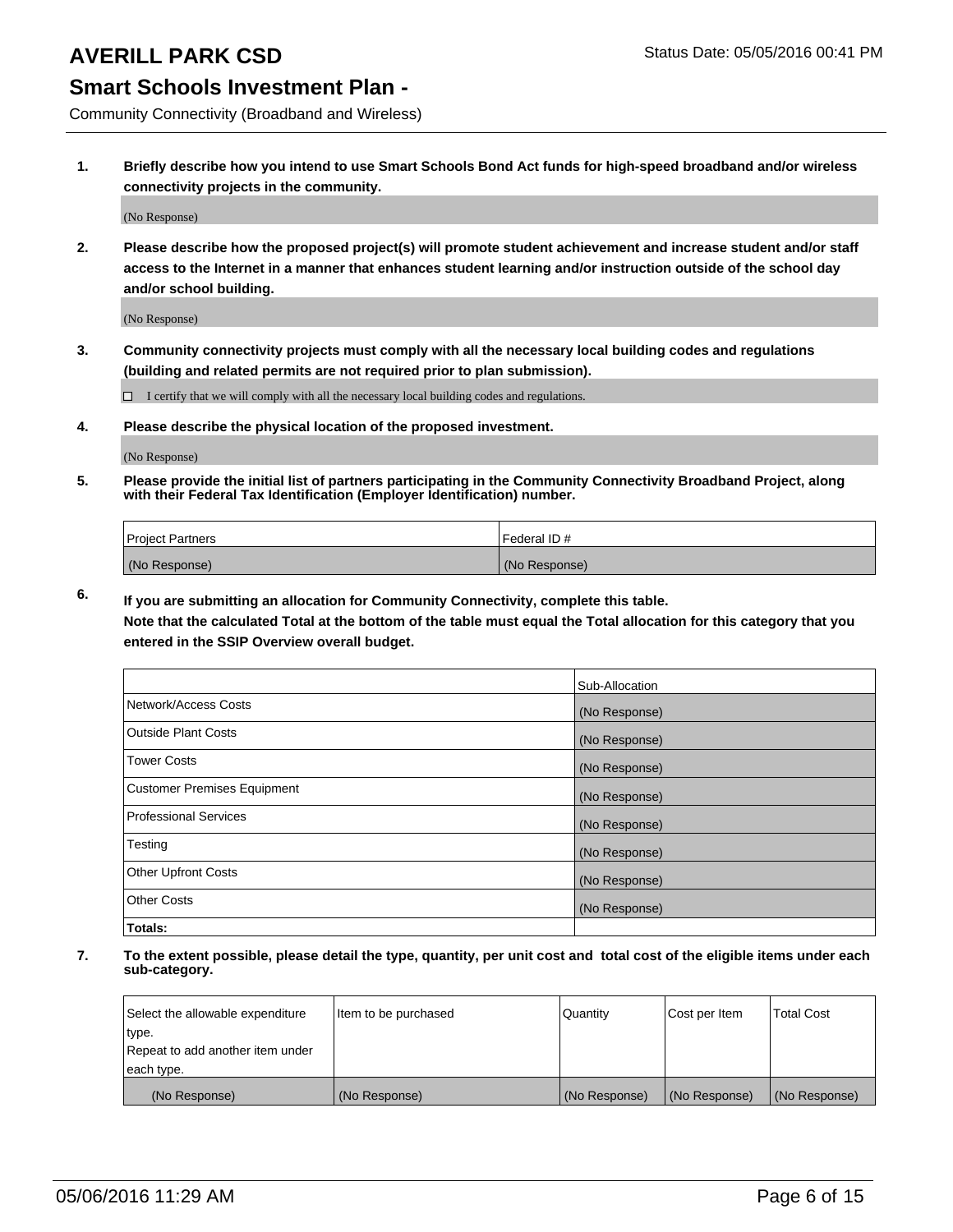### Classroom Learning Technology

**1. In order for students and faculty to receive the maximum benefit from the technology made available under the Smart Schools Bond Act, their school buildings must possess sufficient connectivity infrastructure to ensure that devices can be used during the school day. Smart Schools Investment Plans must demonstrate that sufficient infrastructure that meets the Federal Communications Commission's 100 Mbps per 1,000 students standard currently exists in the buildings where new devices will be deployed, or is a planned use of a portion of Smart Schools Bond Act funds, or is under development through another funding source.**

**Smart Schools Bond Act funds used for technology infrastructure or classroom technology investments must increase the number of school buildings that meet or exceed the minimum speed standard of 100 Mbps per 1,000 students and staff within 12 months. This standard may be met on either a contracted 24/7 firm service or a "burstable" capability. If the standard is met under the burstable criteria, it must be:**

**1. Specifically codified in a service contract with a provider, and**

**2. Guaranteed to be available to all students and devices as needed, particularly during periods of high demand, such as computer-based testing (CBT) periods.**

**Please describe how your district already meets or is planning to meet this standard within 12 months of plan submission.**

Our district connectivity is currently at 100 Mbps per 2845 students. However, we are far from maximizing this bandwidth currently. We currently have an agreement to expand our bandwidth whenever it is needed to ensure that students will have the capacity necessary, up to the FCC standard. Our infrastructure is capable of providing 1 Gbps, far in excess of the 284.5 Mbps needed to meet the FCC standard.

While we currently have 100 Mbps total connectivity speed, and are currently only using a maximum of 60% of that bandwidth. We have an agreement with our service provider to increase it whenever our maximum usage reaches 90%, to ensure enough bandwidth to meet student needs up to the 284.5 Mbps expected for future use.

- **1a. If a district believes that it will be impossible to meet this standard within 12 months, it may apply for a waiver of this requirement, as described on the Smart Schools website. The waiver must be filed and approved by SED prior to submitting this survey.**
	- $\boxtimes$  By checking this box, you are certifying that the school district has an approved waiver of this requirement on file with the New York State Education Department.

## **2. Connectivity Speed Calculator (Required)**

|                  | Number of | Multiply by | Divide by 1000 Current Speed |       | Expected                   | Expected Date |
|------------------|-----------|-------------|------------------------------|-------|----------------------------|---------------|
|                  | Students  | 100 Kbps    | lto Convert to               | In Mb | Speed to be                | <b>When</b>   |
|                  |           |             | Reauired                     |       | Attained Within   Required |               |
|                  |           |             | Speed in Mb                  |       | 12 Months                  | Speed Will be |
|                  |           |             |                              |       |                            | <b>Met</b>    |
| Calculated Speed | 2.845     | 284.500     | 284.5                        | 100   | 100                        | when needed   |

### **3. If the district wishes to have students and staff access the Internet from wireless devices within the school building, or in close proximity to it, it must first ensure that it has a robust Wi-Fi network in place that has sufficient bandwidth to meet user demand.**

### **Please describe how you have quantified this demand and how you plan to meet this demand.**

As part of a capital project that designed a wireless network and WAN infrastructure upgrade, a full site survey was completed. Network Equipment, designed for scalable, will be installed. 802.11ac Access Points in every classroom and public space will be installed and all legacy AP's will be removed. End-Point Management software will be utilized. Consultation will be on-going. VLAN in place to separate BYOD and guest wireless access. NERIC acts as our internet provider and monitors the amount of bandwidth in use and makes recommendations if necessary. Each year our bandwidth is reviewed and adjusted accordingly.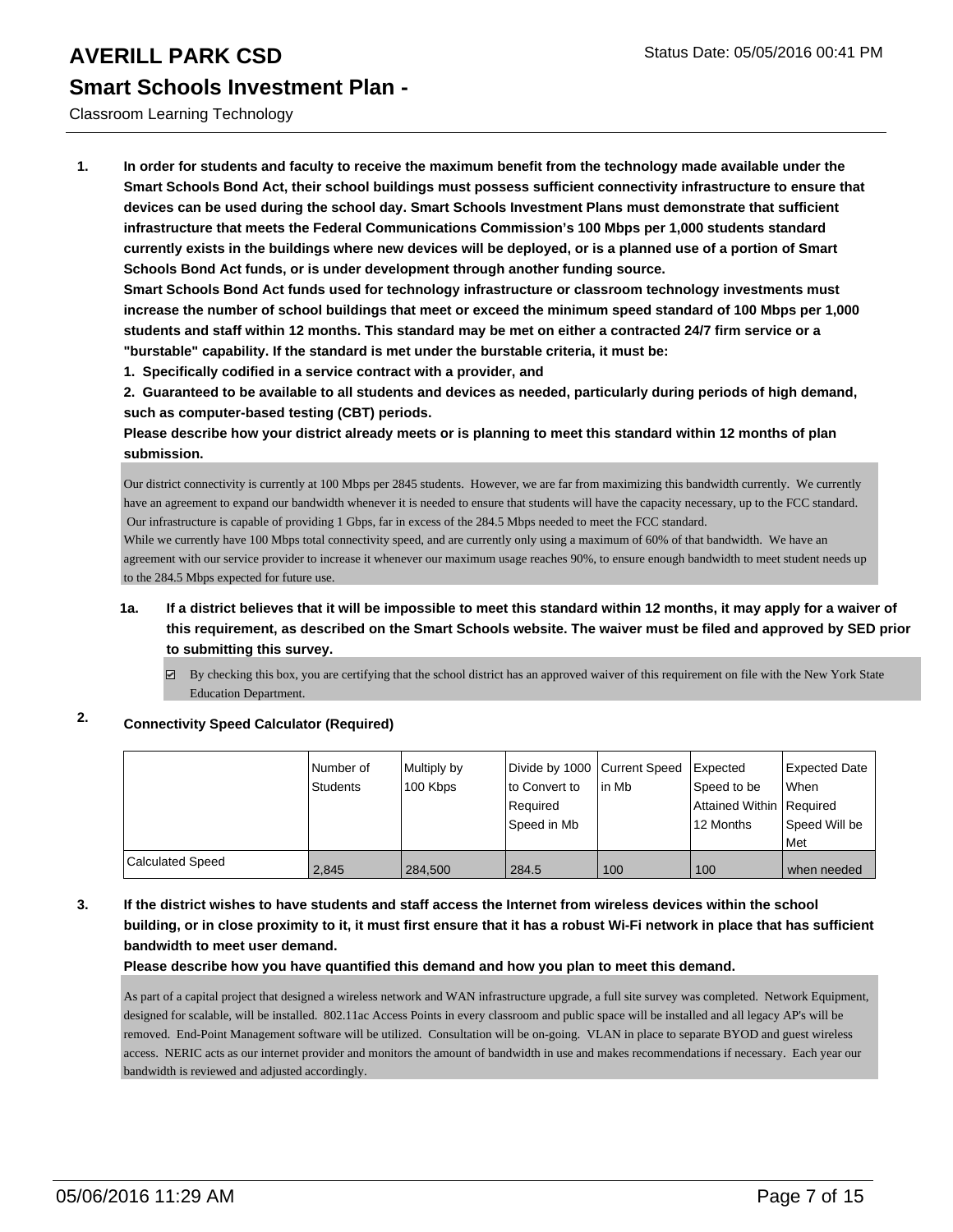# **Smart Schools Investment Plan -**

Classroom Learning Technology

**4. All New York State public school districts are required to complete and submit an Instructional Technology Plan survey to the New York State Education Department in compliance with Section 753 of the Education Law and per Part 100.12 of the Commissioner's Regulations.**

**Districts that include educational technology purchases as part of their Smart Schools Investment Plan must have a submitted and approved Instructional Technology Plan survey on file with the New York State Education Department.**

- By checking this box, you are certifying that the school district has an approved Instructional Technology Plan survey on file with the New York State Education Department.
- **5. Describe the devices you intend to purchase and their compatibility with existing or planned platforms or systems. Specifically address the adequacy of each facility's electrical, HVAC and other infrastructure necessary to install and support the operation of the planned technology.**

With the exception of the purchase for students in the private school in our LEA, the district's plan does not include the purchase of personal devices, and therefore there will be no incompatibility issues with our project.

A new distance learning center will be provided for students at the middle level. This will enable them to participate in high school level courses without traveling to our high school to take courses. It will also enable teachers to conduct conferencing with other schools in other districts worldwide in order to expand the curricula.

The LAN upgrade will consist of installing Cosco 2961 GlgE POE switches.

The electric supply for all of the upgrades has been reviewed by our architectural firm CS Arch to ensure the network will not tax the electric supply to each building.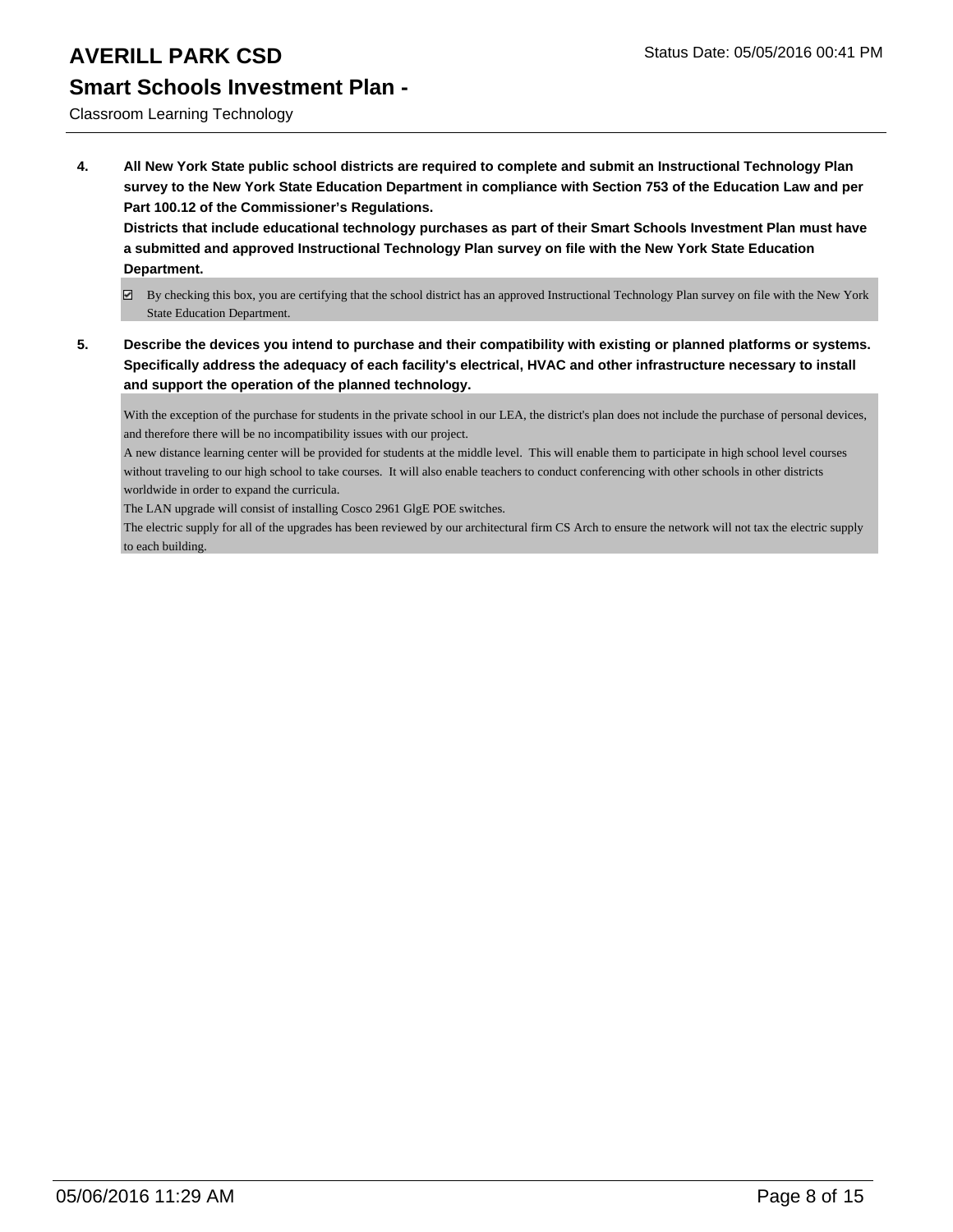Classroom Learning Technology

- **6. Describe how the proposed technology purchases will:**
	- **> enhance differentiated instruction;**
	- **> expand student learning inside and outside the classroom;**
	- **> benefit students with disabilities and English language learners; and**
	- **> contribute to the reduction of other learning gaps that have been identified within the district.**

**The expectation is that districts will place a priority on addressing the needs of students who struggle to succeed in a rigorous curriculum. Responses in this section should specifically address this concern and align with the district's Instructional Technology Plan (in particular Question 2 of E. Curriculum and Instruction: "Does the district's instructional technology plan address the needs of students with disabilities to ensure equitable access to instruction, materials and assessments?" and Question 3 of the same section: "Does the district's instructional technology plan address the provision of assistive technology specifically for students with disabilities to ensure access to and participation in the general curriculum?"**

Technology resources available within a wireless environment will ensure that all students, including students with disabilities served within the school district in both general education and special education classroom environments, have equitable access to instruction, materials and assessments.

Assistive Technology and accessible instructional materials will enhance participation in the general curriculum for all students regardless of

disability and related needs.

Ensure that materials are available in multiple formats including but not limited to large print, Braille, and audio. Provide resources to support and facilitate student output such as voice to text software, augmentative communication devices, and environmental control devices.

Assistive Technology instruction, training & support is provided to individual students and their educational team, including their parents, under the direction of the Committee on Special Education. Problem-solving and design of adaptive solutions ranges from low technology to highly specific technology depending on the needs of the student and the desired outcomes as designated by the IEP.

The use of the distance learning room at the middle school will also assist students with disabilities and ELL students through outside programs that can be brough to them, without the need to travel, as is currently done. Programs of virtual field trips, visits to future opportunities such as higher learning and job opportunities can be shared, as well as programs offered to ELL and SWD students that can not be offered in our district, due to the high per pupil cost it would have by attempting to provide it ourselves.

Middle school students can also benefit from high school programs currently being offered by using distance learning rooms in both buildings. The opportunities range from higher level courses for advanced students, to special programs for disabled students to participation in high school ELL learning opportunities. The distance learning classroom can also be used in reverse, by providing high school students with disabilities and ELL students the chance to participate in middle school offerings.

Our distance learning project in the middle school is set so all wiring will be placed outside the walls for access is necessary. No internal wiring will be necessary as part of the project.

### **7. Where appropriate, briefly describe how the proposed technology purchases will enhance ongoing communication with parents and other stakeholders and help the district facilitate technology-based regional partnerships, including distance learning and other efforts.**

By expanding the use of distance learning opportunities to our middle school, we greatly increase the opportunities for our district to partner at that level as we already partner in our expansive distance learning network at our high school.

We also will provide opportunities when appropriate for parents and community members to access our network when in the buidling to demonstrate our capabilities, as well as offer sample lessons on how our wireless and distance learning opportunities enhance our learning K-12.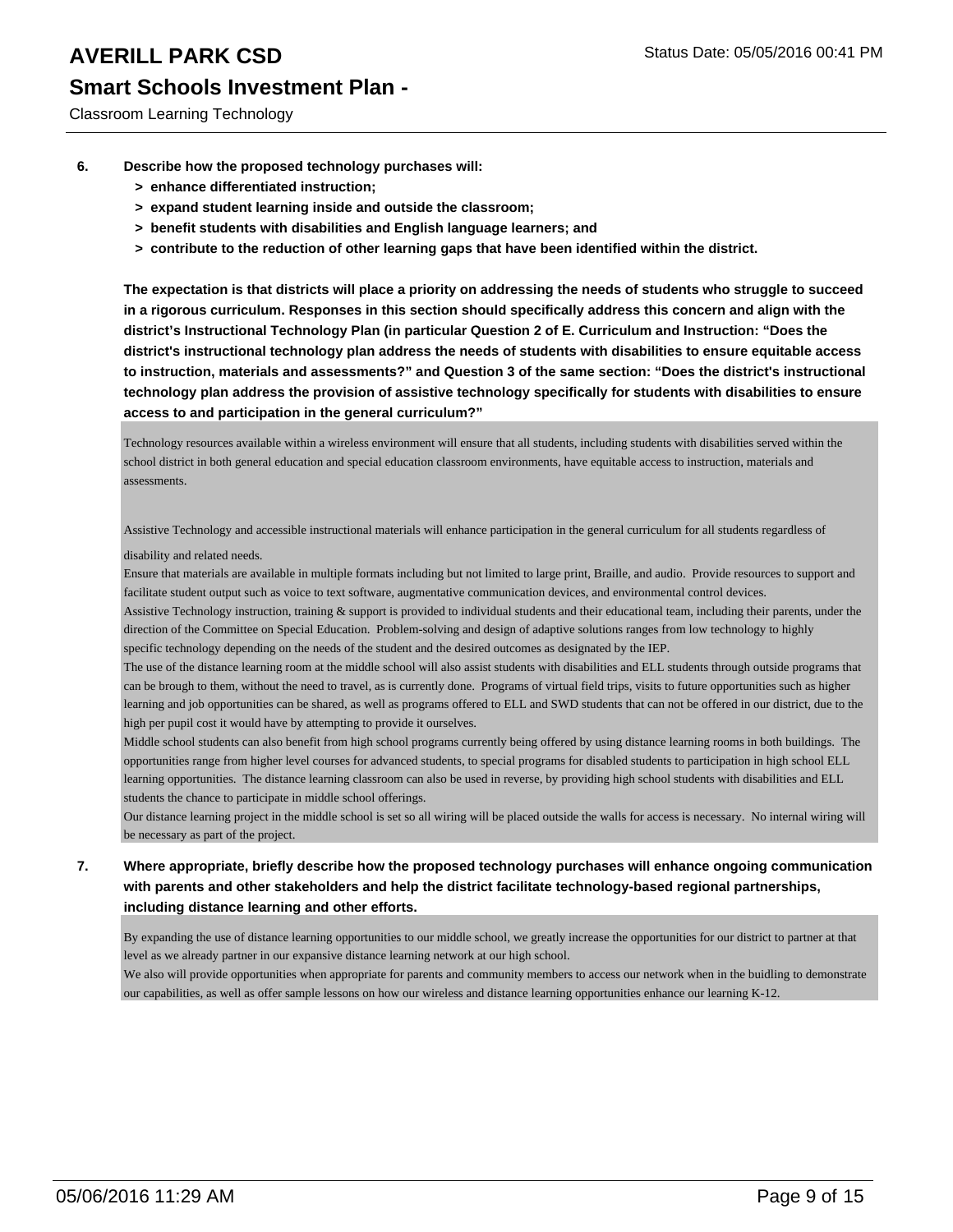Classroom Learning Technology

**8. Describe the district's plan to provide professional development to ensure that administrators, teachers and staff can employ the technology purchased to enhance instruction successfully.**

**Note: This response should be aligned and expanded upon in accordance with your district's response to Question 1 of F. Professional Development of your Instructional Technology Plan: "Please provide a summary of professional development offered to teachers and staff, for the time period covered by this plan, to support technology to enhance teaching and learning. Please include topics, audience and method of delivery within your summary."**

The technology staff will collaborate with teachers and staff to initiate joint planning for instructional technology skill development.

Teachers will actively engage in training to enhance their instructional practice.

Staff will utilize technology to improve student learning.

Staff will explore new instructional technologies and create innovative practices utilizing new resources.

Staff will utilize and expand their technology skills to prepare students for

21st Century learning.

Staff will routinely and efficiently use on-line information resources to meet the needs for collaboration, research, publication, communications, and productivity.

Staff will select and apply technology tools for research, information analysis, problem solving, and decision-making in content areas.

Staff will collaborate with peers, experts, and others to contribute to a content-related

knowledge base by using technology to compile, synthesize, produce and disseminate

information, models and their creative works.

Teachers will create cross-curricular opportunities.

Some of the methods of delivery of these training opportunities will be: Summer Professional Development Workshops including classroom setting and hands-on computer labs, Online work at new teacher orientation, conversations and/or presentations at regularly scheduled faculty and administrator meetings, direct and indirect consultation with OT staff, co-teaching and collaboration between teachers and library media specialists, direct consultation with the Technology Integration Specialist, and professional development sessions before and after the school day. Topics to be presented include: allignment of curricula horizontally as well as vertically, utilization of electronic technology to individualize inzstruction, use of distance learning to expand student information, using technology to conduct student research, teaching programming to students using the "Hour of Coding" model, expansion of remediation for students in the mainstream classroom utilizing credit recovery programs.

- **9. Districts must contact the SUNY/CUNY teacher preparation program that supplies the largest number of the district's new teachers to request advice on innovative uses and best practices at the intersection of pedagogy and educational technology.**
	- $\boxtimes$  By checking this box, you certify that you have contacted the SUNY/CUNY teacher preparation program that supplies the largest number of your new teachers to request advice on these issues.

### **10. A district whose Smart Schools Investment Plan proposes the purchase of technology devices and other hardware must account for nonpublic schools in the district.**

**Are there nonpublic schools within your school district?**

Yes

 $\hfill \square$  No

**10a. Describe your plan to loan purchased hardware to nonpublic schools within your district. The plan should use your district's nonpublic per-student loan amount calculated below, within the framework of the guidance. Please enter the date by which nonpublic schools must request classroom technology items. Also, specify in your response the devices that the nonpublic schools have requested, as well as in the in the Budget and the Expenditure Table at the end of the page.**

All of the equipment purchased will be permanently installed in classrooms and offices, therefore loaning the equipment will not be possible. However, we will be purchasing classroom technology for the students at the private school in our district. With 92 students in the school, we will purchase devices at a cost of \$30 per student.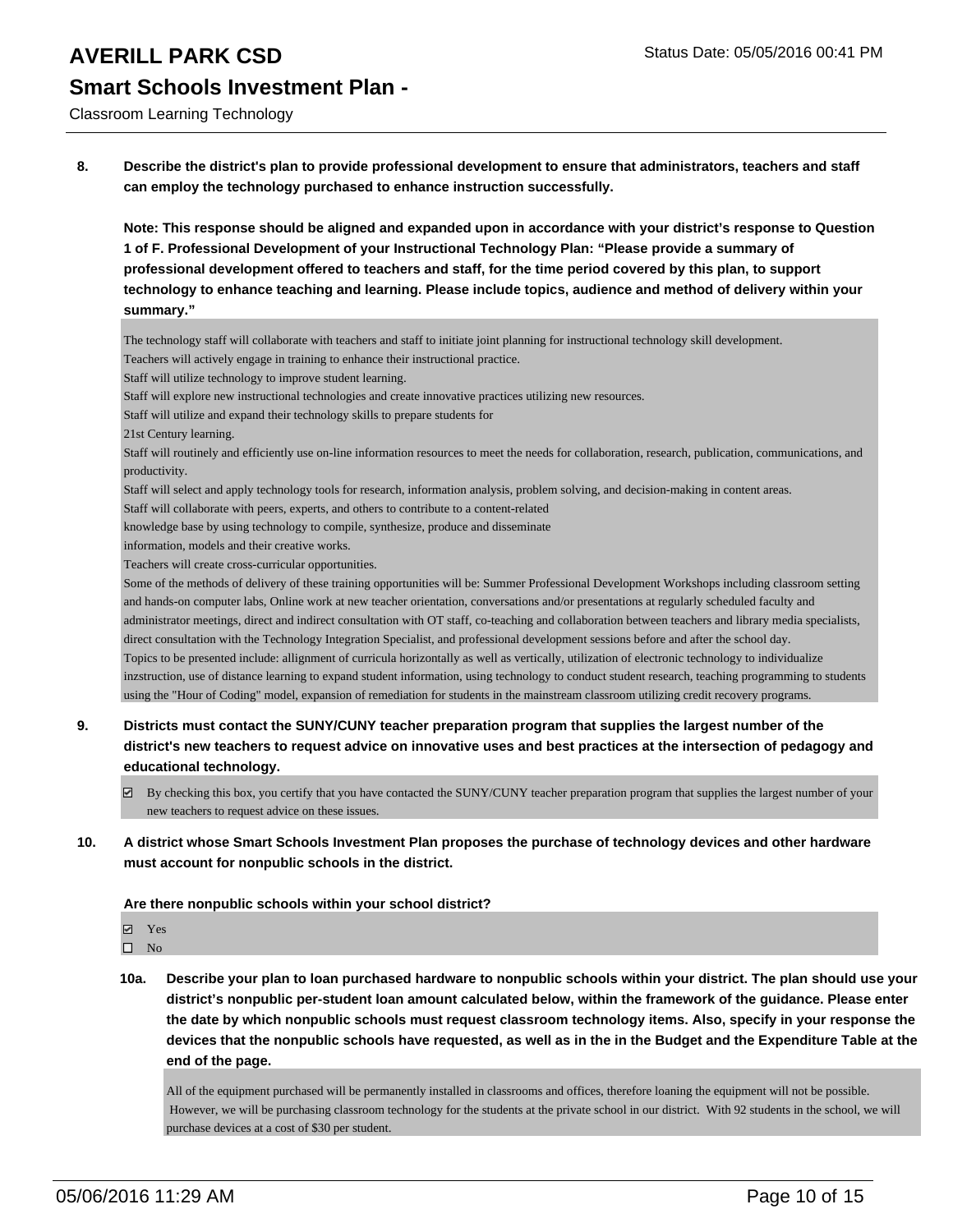## **Smart Schools Investment Plan -**

Classroom Learning Technology

**10b. A final Smart Schools Investment Plan cannot be approved until school authorities have adopted regulations specifying the date by which requests from nonpublic schools for the purchase and loan of Smart Schools Bond Act classroom technology must be received by the district.**

 $\boxtimes$  By checking this box, you certify that you have such a plan and associated regulations in place that have been made public.

**11. Nonpublic Classroom Technology Loan Calculator**

**The Smart Schools Bond Act provides that any Classroom Learning Technology purchases made using Smart Schools funds shall be lent, upon request, to nonpublic schools in the district. However, no school district shall be required to loan technology in amounts greater than the total obtained and spent on technology pursuant to the Smart Schools Bond Act and the value of such loan may not exceed the total of \$250 multiplied by the nonpublic school enrollment in the base year at the time of enactment.**

**See:**

**http://www.p12.nysed.gov/mgtserv/smart\_schools/docs/Smart\_Schools\_Bond\_Act\_Guidance\_04.27.15\_Final.pdf.**

|                                       | 1. Classroom<br>Technology<br>Sub-allocation | 2. Public<br><b>Enrollment</b><br>$(2014 - 15)$ | 3. Nonpublic<br>Enrollment<br>$(2014 - 15)$ | l 4. Sum of<br>l Public and<br>Nonpublic<br>Enrollment | 5. Total Per<br>Pupil Sub-<br>Iallocation | 6. Total<br>Nonpublic Loan<br>Amount |
|---------------------------------------|----------------------------------------------|-------------------------------------------------|---------------------------------------------|--------------------------------------------------------|-------------------------------------------|--------------------------------------|
| Calculated Nonpublic Loan<br>  Amount | 87.760                                       | 2.845                                           | 92                                          | 2,937                                                  | 30                                        | 2,760                                |

**12. To ensure the sustainability of technology purchases made with Smart Schools funds, districts must demonstrate a long-term plan to maintain and replace technology purchases supported by Smart Schools Bond Act funds. This sustainability plan shall demonstrate a district's capacity to support recurring costs of use that are ineligible for Smart Schools Bond Act funding such as device maintenance, technical support, Internet and wireless fees, maintenance of hotspots, staff professional development, building maintenance and the replacement of incidental items. Further, such a sustainability plan shall include a long-term plan for the replacement of purchased devices and equipment at the end of their useful life with other funding sources.**

 $\boxtimes$  By checking this box, you certify that the district has a sustainability plan as described above.

**13. Districts must ensure that devices purchased with Smart Schools Bond funds will be distributed, prepared for use, maintained and supported appropriately. Districts must maintain detailed device inventories in accordance with generally accepted accounting principles.**

 $\boxtimes$  By checking this box, you certify that the district has a distribution and inventory management plan and system in place.

**14. If you are submitting an allocation for Classroom Learning Technology complete this table. Note that the calculated Total at the bottom of the table must equal the Total allocation for this category that you entered in the SSIP Overview overall budget.**

|                          | Sub-Allocation |
|--------------------------|----------------|
| Interactive Whiteboards  | $\overline{0}$ |
| Computer Servers         | $\overline{0}$ |
| <b>Desktop Computers</b> | $\Omega$       |
| Laptop Computers         | $\Omega$       |
| <b>Tablet Computers</b>  | 2,760          |
| <b>Other Costs</b>       | 85,000         |
| Totals:                  | 87,760.00      |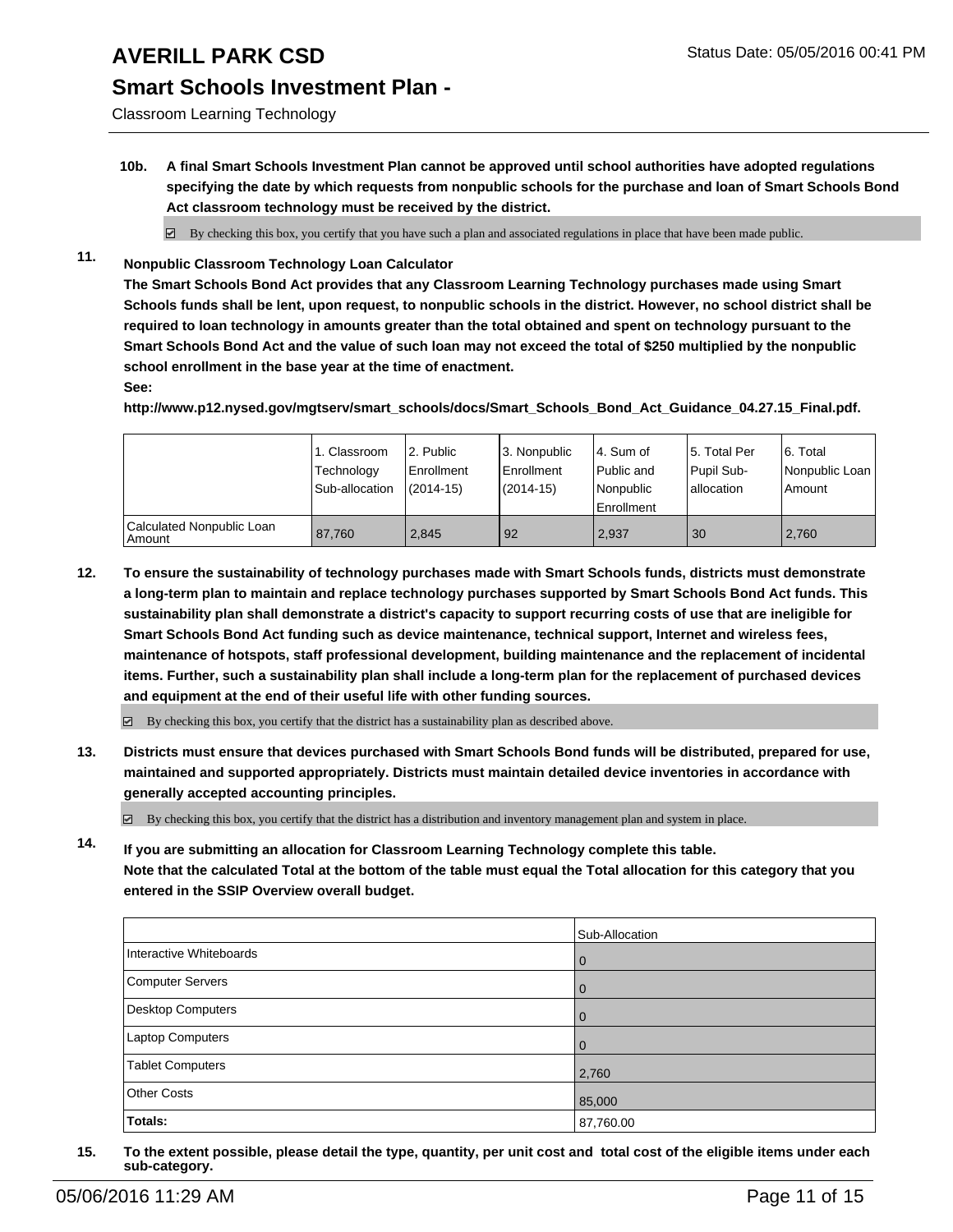## **Smart Schools Investment Plan -**

Classroom Learning Technology

| Select the allowable expenditure<br>type. | Item to be Purchased | Quantity      | Cost per Item | <b>Total Cost</b> |
|-------------------------------------------|----------------------|---------------|---------------|-------------------|
| Repeat to add another item under          |                      |               |               |                   |
| each type.                                |                      |               |               |                   |
| (No Response)                             | (No Response)        | (No Response) | (No Response) | (No Response)     |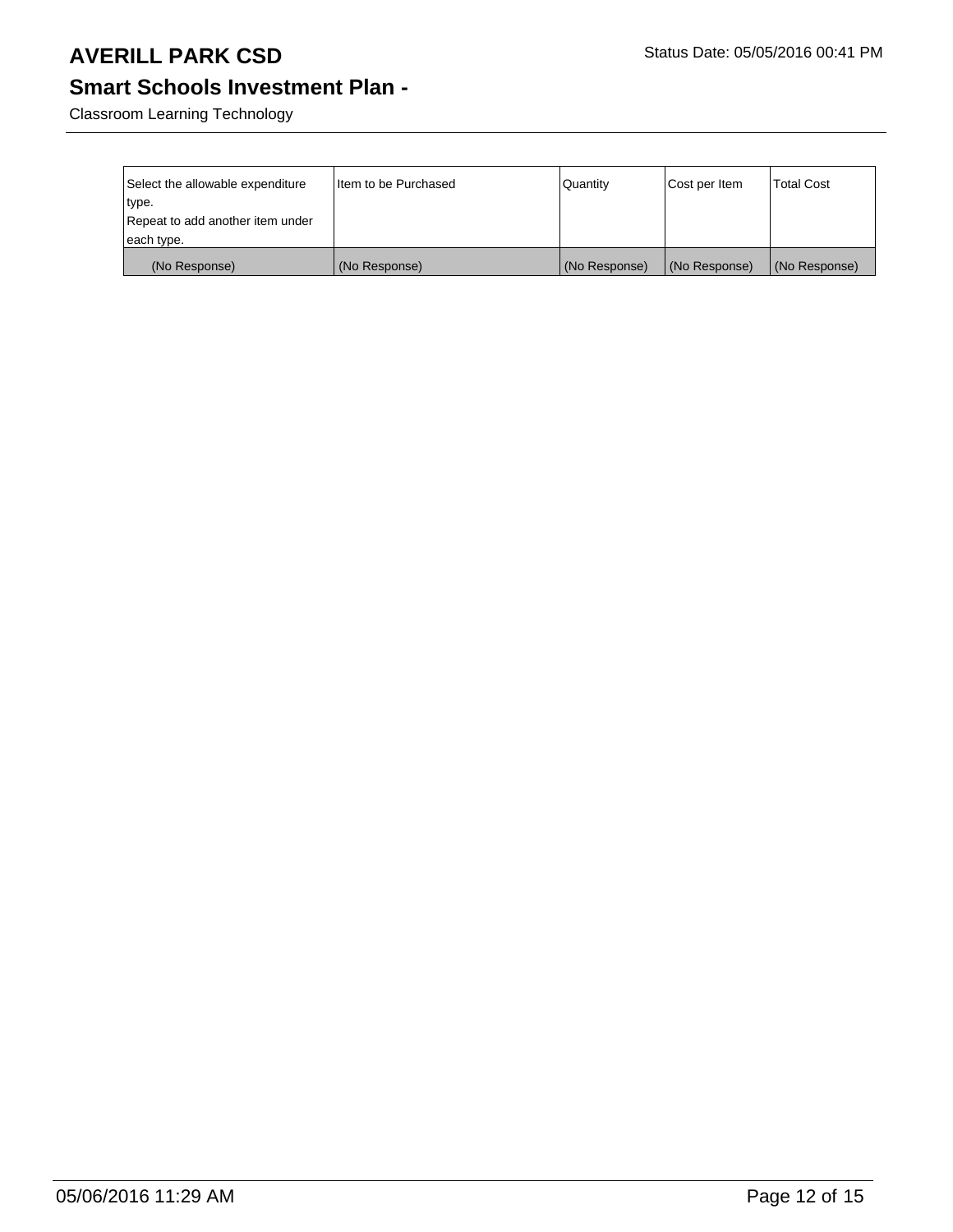### Pre-Kindergarten Classrooms

**1. Provide information regarding how and where the district is currently serving pre-kindergarten students and justify the need for additional space with enrollment projections over 3 years.**

(No Response)

- **2. Describe the district's plan to construct, enhance or modernize education facilities to accommodate prekindergarten programs. Such plans must include:**
	- **Specific descriptions of what the district intends to do to each space;**
	- **An affirmation that pre-kindergarten classrooms will contain a minimum of 900 square feet per classroom;**
	- **The number of classrooms involved;**
	- **The approximate construction costs per classroom; and**
	- **Confirmation that the space is district-owned or has a long-term lease that exceeds the probable useful life of the improvements.**

(No Response)

**3. Smart Schools Bond Act funds may only be used for capital construction costs. Describe the type and amount of additional funds that will be required to support ineligible ongoing costs (e.g. instruction, supplies) associated with any additional pre-kindergarten classrooms that the district plans to add.**

(No Response)

**4. All plans and specifications for the erection, repair, enlargement or remodeling of school buildings in any public school district in the State must be reviewed and approved by the Commissioner. Districts that plan capital projects using their Smart Schools Bond Act funds will undergo a Preliminary Review Process by the Office of Facilities Planning.**

| Project Number |  |
|----------------|--|
| (No Response)  |  |

**5. If you have made an allocation for Pre-Kindergarten Classrooms, complete this table. Note that the calculated Total at the bottom of the table must equal the Total allocation for this category that you**

**entered in the SSIP Overview overall budget.**

|                                          | Sub-Allocation |
|------------------------------------------|----------------|
| Construct Pre-K Classrooms               | (No Response)  |
| Enhance/Modernize Educational Facilities | (No Response)  |
| Other Costs                              | (No Response)  |
| Totals:                                  |                |

| Select the allowable expenditure | Item to be purchased | l Quantitv    | Cost per Item | <b>Total Cost</b> |
|----------------------------------|----------------------|---------------|---------------|-------------------|
| type.                            |                      |               |               |                   |
| Repeat to add another item under |                      |               |               |                   |
| each type.                       |                      |               |               |                   |
| (No Response)                    | (No Response)        | (No Response) | (No Response) | (No Response)     |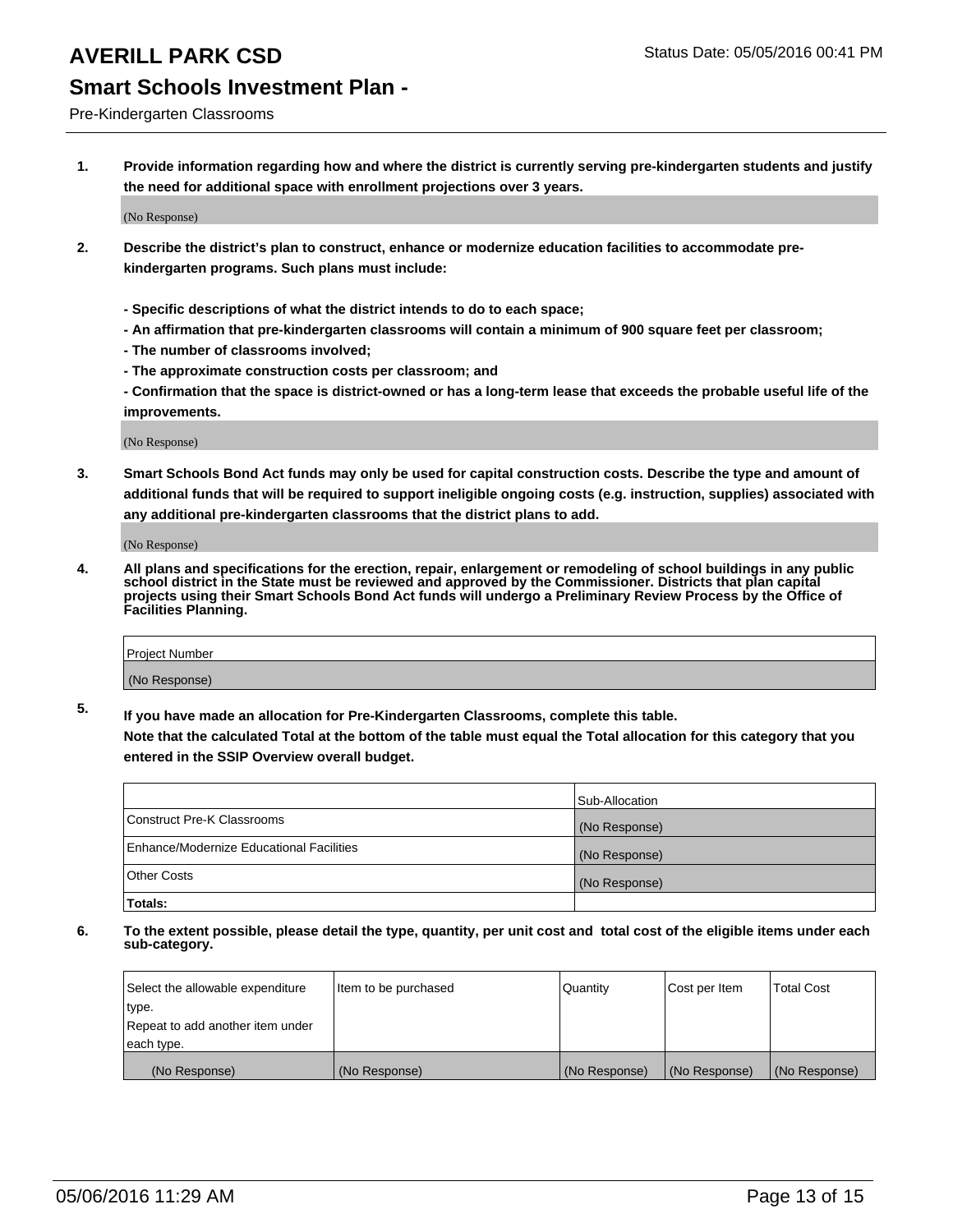## **Smart Schools Investment Plan -**

Replace Transportable Classrooms

**1. Describe the district's plan to construct, enhance or modernize education facilities to provide high-quality instructional space by replacing transportable classrooms.**

(No Response)

**2. All plans and specifications for the erection, repair, enlargement or remodeling of school buildings in any public school district in the State must be reviewed and approved by the Commissioner. Districts that plan capital projects using their Smart Schools Bond Act funds will undergo a Preliminary Review Process by the Office of Facilities Planning.**

| Project Number |  |
|----------------|--|
| (No Response)  |  |

**3. For large projects that seek to blend Smart Schools Bond Act dollars with other funds, please note that Smart Schools Bond Act funds can be allocated on a pro rata basis depending on the number of new classrooms built that directly replace transportable classroom units.**

**If a district seeks to blend Smart Schools Bond Act dollars with other funds describe below what other funds are being used and what portion of the money will be Smart Schools Bond Act funds.**

(No Response)

**4. If you have made an allocation for Replace Transportable Classrooms, complete this table. Note that the calculated Total at the bottom of the table must equal the Total allocation for this category that you entered in the SSIP Overview overall budget.**

|                                                | Sub-Allocation |
|------------------------------------------------|----------------|
| Construct New Instructional Space              | (No Response)  |
| Enhance/Modernize Existing Instructional Space | (No Response)  |
| <b>Other Costs</b>                             | (No Response)  |
| Totals:                                        |                |

| Select the allowable expenditure | Item to be purchased | <b>Quantity</b> | Cost per Item | <b>Total Cost</b> |
|----------------------------------|----------------------|-----------------|---------------|-------------------|
| type.                            |                      |                 |               |                   |
| Repeat to add another item under |                      |                 |               |                   |
| each type.                       |                      |                 |               |                   |
| (No Response)                    | (No Response)        | (No Response)   | (No Response) | (No Response)     |